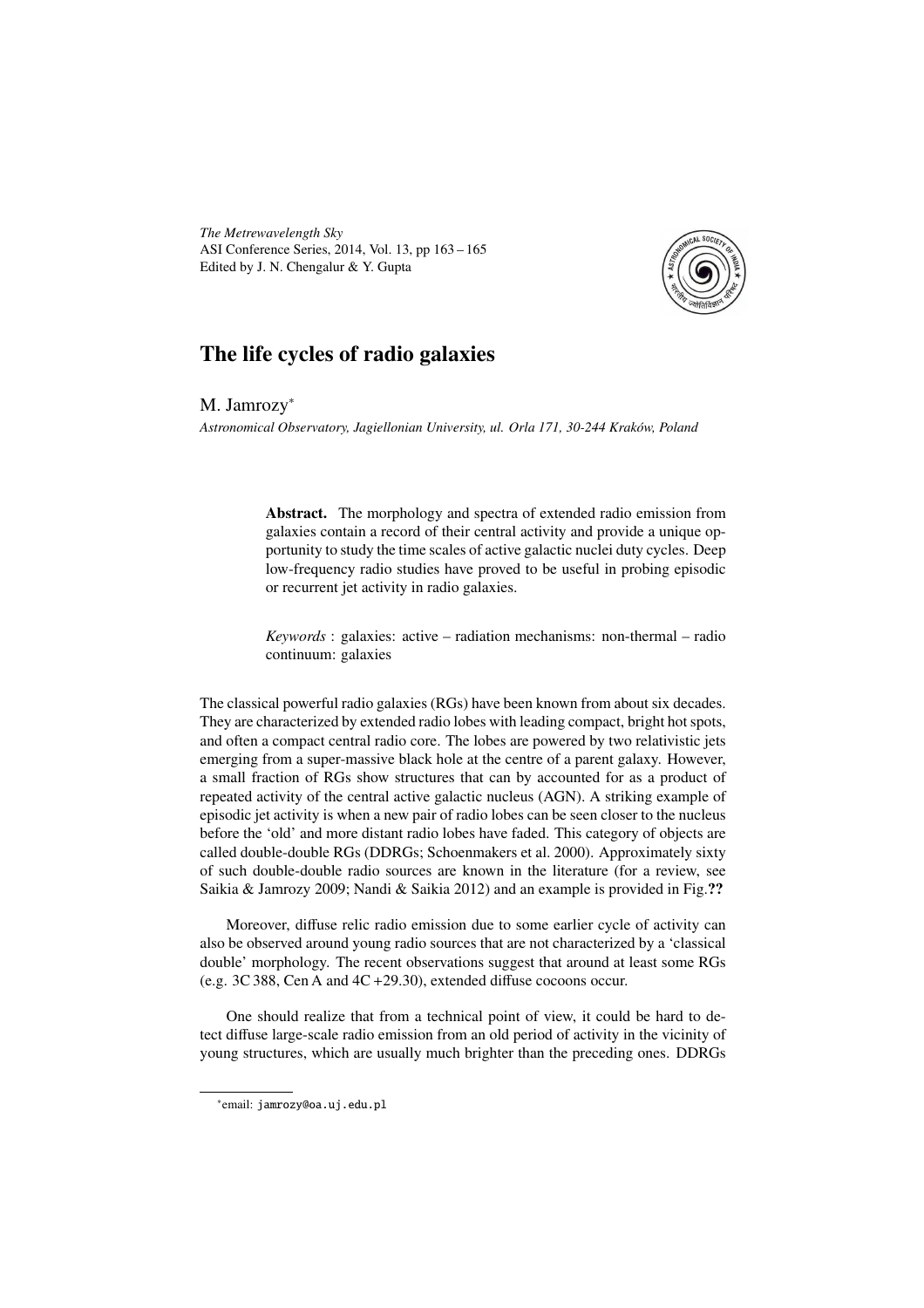```
164 M. Jamrozy
```


Figure 1. DDRG J1548-3216 (PKS 1545-321). a) 619-MHz GMRT image of the entire source. b) and c) Radio images of the outer lobes cleaned from the inner double structure and of the inner double structure, respectively. d) and e) Spectra of the outer lobes, fitted with the Jaffe-Perola model of synchrotron losses, and of the inner lobes, fitted with the continuous injection model, respectively. The age estimate of the outer and the inner lobes is about 70 and 10 Myr, respectively (for details, see Machalski et al. 2010).

possess steep radio-spectra and low surface brightness, therefore, low-frequency radio telescopes, like the Giant Metrewave Radio Telescope (GMRT) and the LOw Frequency ARray, are excellent tools for investigating large angular-size diffuse cocoons surrounding the current active objects.

In order to understand the cycles of AGN and the phases of jet interruption, it is crucial to determine ages of the charged particles in different places within the RG. The age can be determined using the classical synchrotron theory. Unfortunately, only a few large angular-size DDRGs have been fully analysed to date (Konar et al. 2013). The still limited number of well-studied DDRGs is a reason that there is a gap in the picture of RGs evolution and the phenomenon of recurrent jet activity remains an open problem.

## Acknowledgements

This work was supported by the Polish National Science Centre through the grant DEC-2013/09/B/ST9/00599.

## References

Machalski, J., Jamrozy, M., Konar, C., 2010, A&A, 510, 84 Konar, C., Hardcastle, M. J., Jamrozy, M., Croston, J. H., 2013, MNRAS, 430, 2137 Nandi, S., Saikia D. J., 2012, BASI, 40, 121 Saikia D. J., Jamrozy M., 2009, BASI, 37, 63